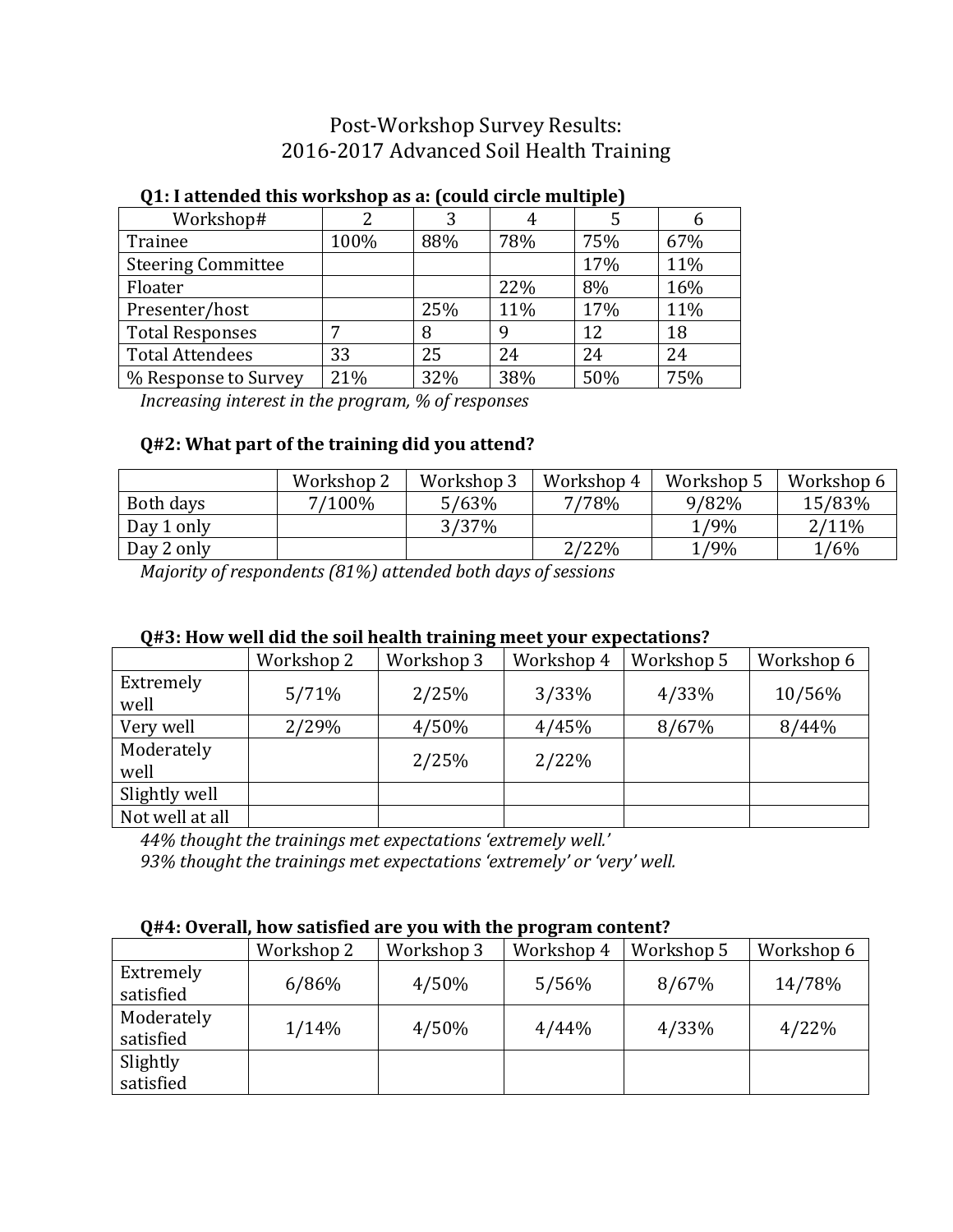| Neither<br>satisfied nor |  |  |  |
|--------------------------|--|--|--|
| dissatisfied             |  |  |  |
| Moderately               |  |  |  |
| dissatisfied             |  |  |  |
| Extremely                |  |  |  |
| dissatisfied             |  |  |  |

*100% were 'extremely' or 'moderately' satisfied with the program content.*

#### **Q#5: I learned something new that I will use at outreach events that are already scheduled.**

|                | Workshop 2 | Workshop 3 | Workshop 4 | Workshop 5 | Workshop 6 |
|----------------|------------|------------|------------|------------|------------|
| Strongly agree | 6/86%      | 5/63%      | 4/50%      | 8/67%      | 13/72%     |
| Somewhat       |            |            |            |            |            |
| agree          | 1/14%      | 3/37%      | 4/50%      | 4/33%      | 3/17%      |
| Neither agree  |            |            |            |            |            |
| nor disagree   |            |            |            |            | $2/11\%$   |
| Somewhat       |            |            |            |            |            |
| disagree       |            |            |            |            |            |
| Strongly       |            |            |            |            |            |
| disagree       |            |            |            |            |            |

*96% agreed they'd use material they learned at these trainings to outreach events.*

#### **Q#6: This training has inspired me to lead or host a new (not previously scheduled) soil health outreach event in my community.**

|                | Workshop 2 | Workshop 3 | Workshop 4 | Workshop 5 | Workshop 6 |
|----------------|------------|------------|------------|------------|------------|
| Strongly agree | 1/14%      |            |            | 2/17%      | 10/56%     |
| Somewhat       |            | 3/37%      | 7/78%      | 8/66%      |            |
| agree          | 6/86%      |            |            |            | 5/28%      |
| Neither agree  |            | 4/50%      | 2/22%      | 2/17%      | 3/16%      |
| nor disagree   |            |            |            |            |            |
| Somewhat       |            | 1/13%      |            |            |            |
| disagree       |            |            |            |            |            |
| Strongly       |            |            |            |            |            |
| disagree       |            |            |            |            |            |

*78% agreed the trainings inspired them to CREATE new outreach events.*

## **Q#7: I learned information that will be useful to my customers/clients that I intend to pass along.**

|                | Workshop 2 | Workshop 3 | Workshop 4 | Workshop 5 | Workshop 6 |
|----------------|------------|------------|------------|------------|------------|
| Strongly agree | 6/86%      | 4/50%      | 6/67%      | 8/67%      | 16/89%     |
| Somewhat       | 1/14%      | 3/37%      | 3/33%      | 4/33%      | $2/11\%$   |
| agree          |            |            |            |            |            |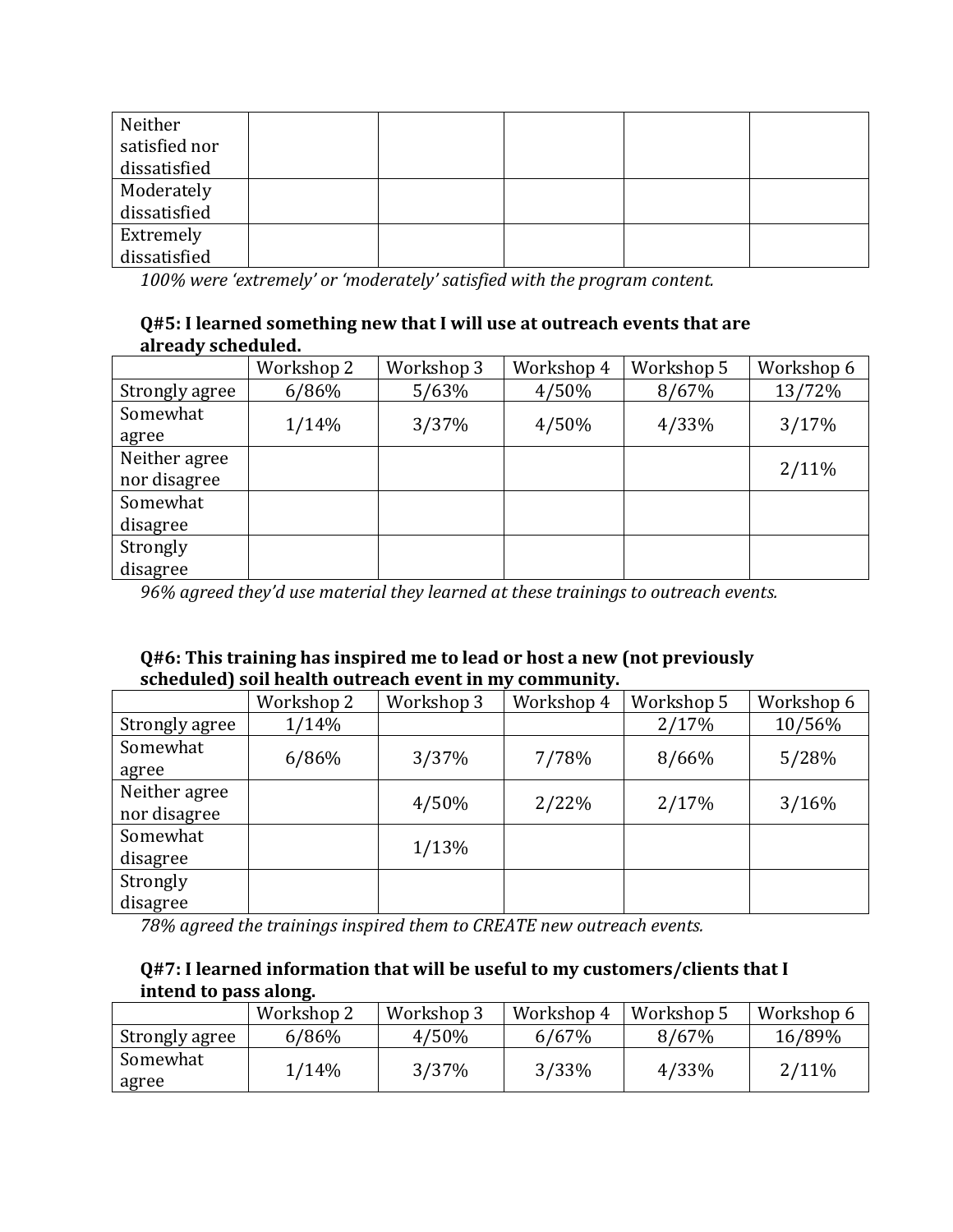| Neither agree<br>nor disagree | 1/13% |  |  |
|-------------------------------|-------|--|--|
| Somewhat                      |       |  |  |
| disagree                      |       |  |  |
|                               |       |  |  |
| Strongly<br>disagree          |       |  |  |

*98% agreed the information they learned will be passed on to customers/clients.*

# **Q#8: Please describe the two things you found most helpful in this workshop:**

| Workshop:                | Items:                                                              |
|--------------------------|---------------------------------------------------------------------|
| 2: Nutrient Mgmt & Soil  | -Tim Smith's presentation                                           |
| Health                   | -Dan Schaefer's presentation                                        |
|                          | -Timing of nitrate loading & use of ccs to adjust that timing (2)   |
|                          | -Timing of cover crop termination                                   |
|                          | -Dr. Gruver's excellent content                                     |
|                          | -Nitrogen mgmt's potential impact on watershed issues               |
|                          | -Increasing sedimentation issues in local watersheds                |
|                          | -Nitrogen testing                                                   |
|                          | -The need for more markets to spur more diversity in crop rotations |
| 3: Measuring Soil Health | -rainfall simulator demo, especially flipping the trays (4)         |
|                          | -evaluating soil tests (2)                                          |
|                          | -Missouri soil health project                                       |
|                          | -soil sampling discussion                                           |
|                          | -David/Trevor's presentations                                       |
|                          | -farmer perspectives                                                |
| 4: Becoming a Master     | -Lloyd Murdock's presentation in soil pit (3)                       |
| Adapter                  | -Mike Plumer's info on nutrient release (2)                         |
|                          | -amazing capacity of ryegrass to penetrate the fragipan (2)         |
|                          | -chemical carryover with cover crops                                |
|                          | -importance of varietal purity in cc selection                      |
|                          | -soil resilience discussion                                         |
|                          | -tile/root infiltration                                             |
|                          | -clover biomass production                                          |
| 5: Seasonal Operations & | -equipment displays (7)                                             |
| Strategies               | -setting up system work groups (3)                                  |
|                          | -group discussions                                                  |
|                          | -bringing livestock back                                            |
|                          | -Barry's rundown on available soil tests & uses                     |
|                          | -learning about organic systems                                     |
| 6: Soil Biology (AMF) &  | -interaction with participants (2)                                  |
| Sociology                | -how important the microbes are                                     |
|                          | -how the microbes interact with crop (2)                            |
|                          | -more specific info on AMF (3)                                      |
|                          | -sociology of adopting CCS                                          |
|                          | -benefits given by mycorrhizal fungi                                |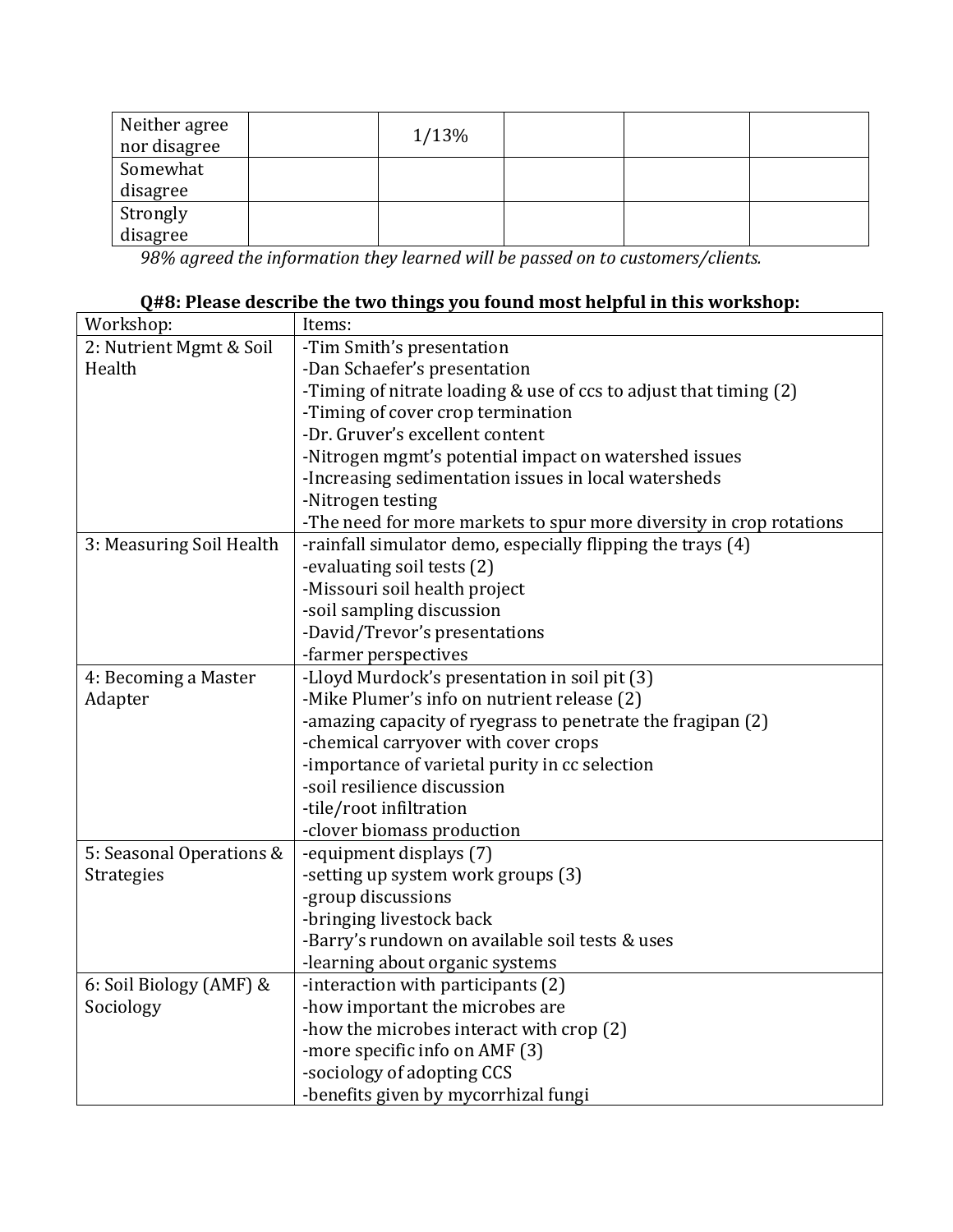| -interactions of herbicides with the soil biological community (2)<br>-practical advice on managing AMF and other soil critters |
|---------------------------------------------------------------------------------------------------------------------------------|
| -ecology study                                                                                                                  |
| -importance of soil biology (2)                                                                                                 |
| -Wendy's presentations (2)                                                                                                      |
| -in depth biological talk with data to back up                                                                                  |
| -Sociology info on talking to early adopters (3)                                                                                |
| -fungi keystone for soil health                                                                                                 |

| Workshop                      | Topics:                                          |
|-------------------------------|--------------------------------------------------|
| 2: Nutrient Mgt & Soil Health | -specific soil health impacts of different cover |
|                               | crop practices                                   |
|                               | -what can be done to get more/better research    |
|                               | concerning impacts of cover crops                |
|                               | -Soil microbiology                               |
|                               | -Biological products and their effects on        |
|                               | cropping systems                                 |
|                               | -implementation strategies for notill (2)        |
|                               | -science on neg impact erosion has on water      |
|                               | quality/soil health                              |
|                               | -nutrient management                             |
|                               | -soil health economics                           |
|                               | -how to show people the relationship of          |
|                               | microbes                                         |
|                               | -integrated pest management                      |
| 3: Measuring Soil Health      | -how herbicides affect microbial community       |
|                               | -soil water movement & retention                 |
|                               | -herbicide/genetics changes for ccs              |
|                               | -natural synergisms to advance beyond            |
|                               | synthetic chemistry                              |
|                               | -id plants which thrive in ccs environment       |
|                               | -microbial influence on soil health              |
|                               | -soil types                                      |
|                               | -soil test to measure aggregate stability        |
| 4: Becoming a Master Adapter  | -use of cover crops to reduce plant disease      |
|                               | pathogens                                        |
|                               | -carbon pathways                                 |
|                               | -food soil web                                   |
|                               | -More ways to relate to nonusers                 |
|                               | -how to setup field trials on new farms          |
|                               | -Soil testing changes                            |
|                               | -soil aggregation and hydrology                  |
|                               | -current soil health science research            |

## **Q#9: 2 topics you'd like to hear more about:**